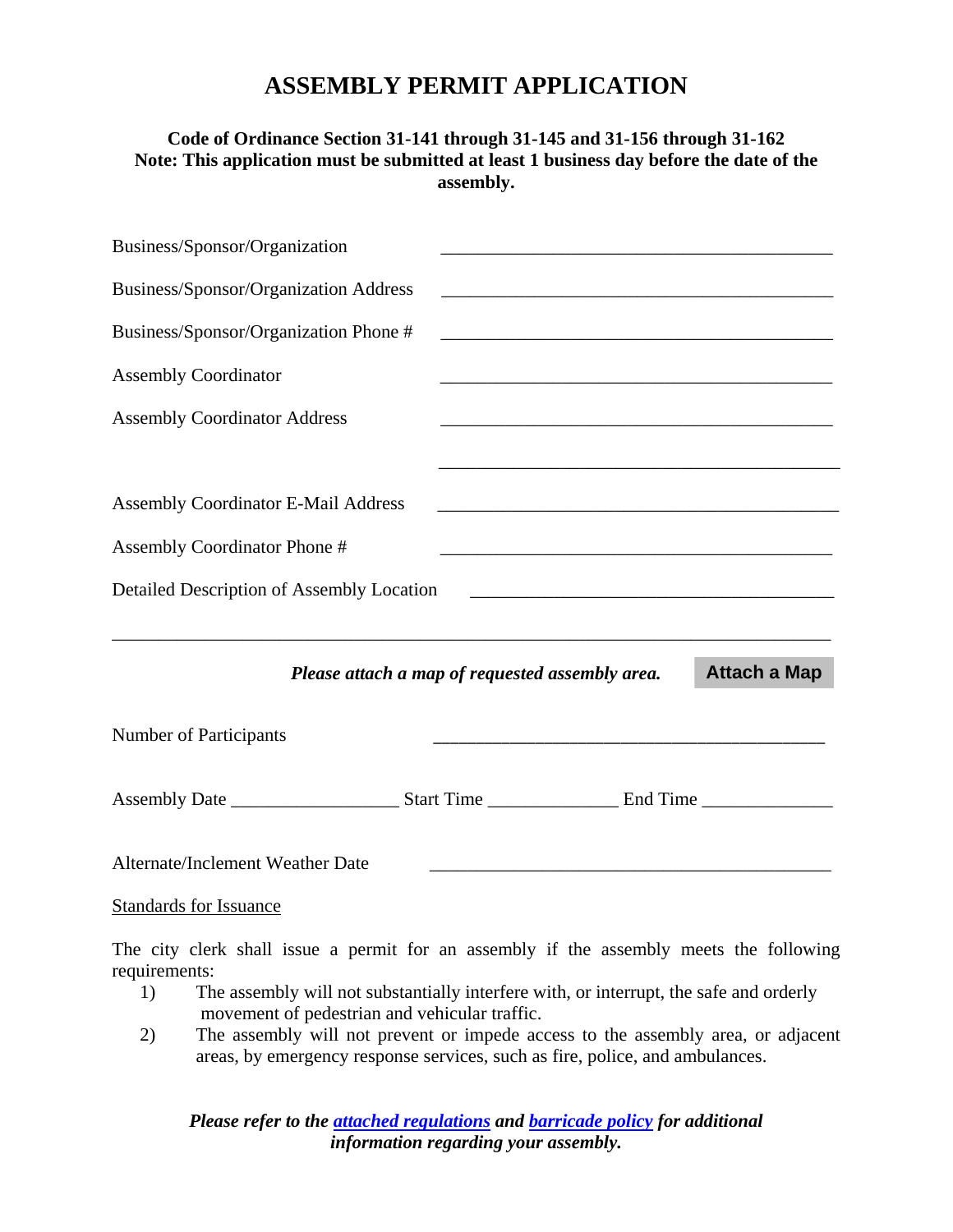The applicant(s) named above shall be responsible for cleaning up the street or other public way within 2 hours following the conclusion of the activity. Should the permit holder(s) fail to do so within 2 hours following the conclusion of the activity, or within the period specified by the city clerk, the city shall clean the area and collect the costs thereof from the permit holder(s).

| <b>Save Form</b><br><b>Submit</b>                                                                  |  |  |
|----------------------------------------------------------------------------------------------------|--|--|
|                                                                                                    |  |  |
|                                                                                                    |  |  |
|                                                                                                    |  |  |
|                                                                                                    |  |  |
|                                                                                                    |  |  |
|                                                                                                    |  |  |
|                                                                                                    |  |  |
|                                                                                                    |  |  |
|                                                                                                    |  |  |
| Required only if the assembly is adjacent to a park or facility operated by Parks and Recreation.  |  |  |
| FOR OFFICE USE ONLY                                                                                |  |  |
| Date of application<br>Permit Number<br>Map Attached<br>No<br>Yes  <br>reason<br>Date sent to RCPD |  |  |
|                                                                                                    |  |  |

No Fee (Section 31-158)